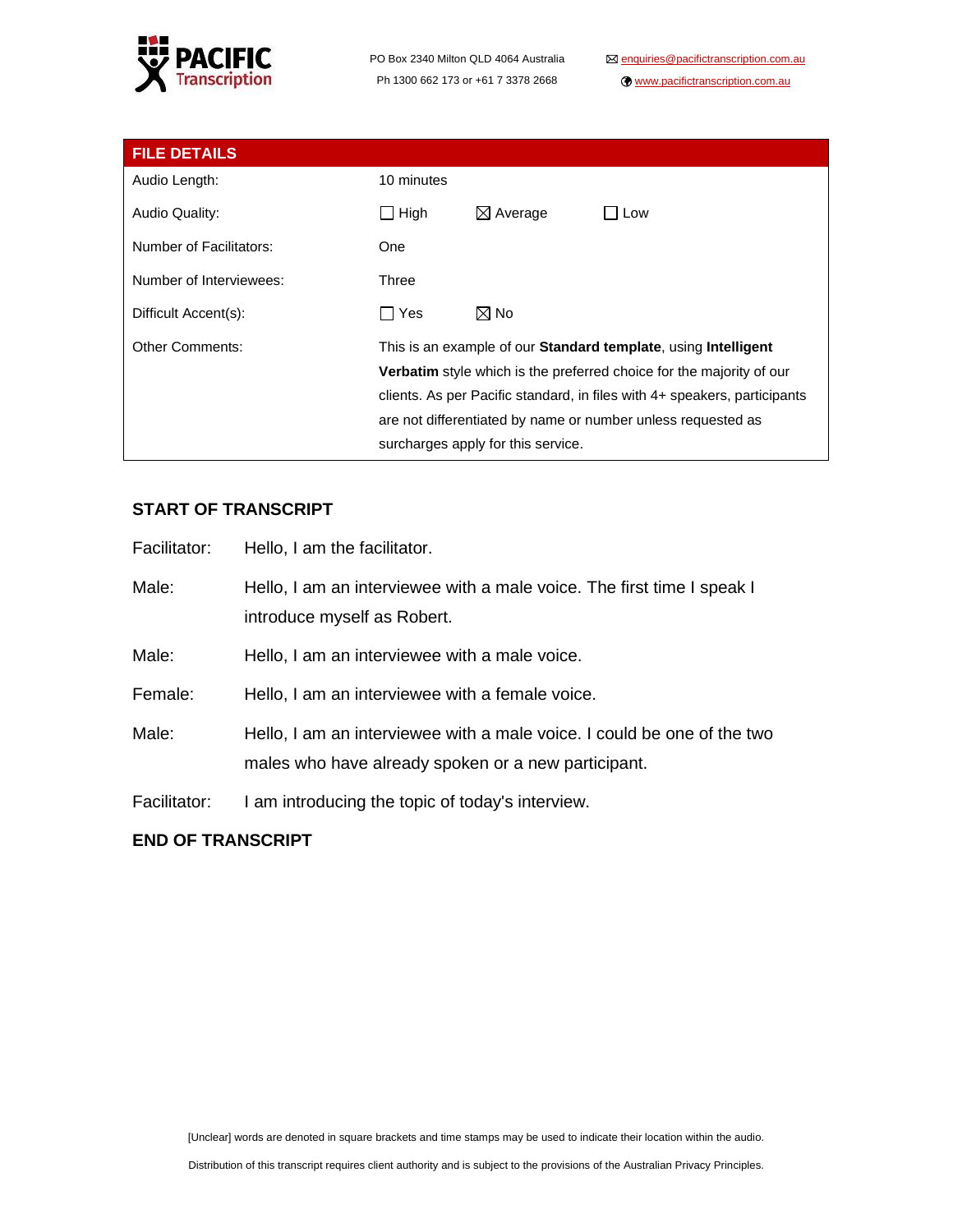| <b>FILE DETAILS</b>     |                         |                     |                                                                                                                                                                                                                                                                                                                                                                                   |
|-------------------------|-------------------------|---------------------|-----------------------------------------------------------------------------------------------------------------------------------------------------------------------------------------------------------------------------------------------------------------------------------------------------------------------------------------------------------------------------------|
| Audio Length:           | 65 minutes              |                     |                                                                                                                                                                                                                                                                                                                                                                                   |
| Audio Quality:          | High                    | $\boxtimes$ Average | Low                                                                                                                                                                                                                                                                                                                                                                               |
| Number of Facilitators: | One                     |                     |                                                                                                                                                                                                                                                                                                                                                                                   |
| Number of Interviewees: | Two                     |                     |                                                                                                                                                                                                                                                                                                                                                                                   |
| Difficult Accent(s):    | Yes                     | $\boxtimes$ No      |                                                                                                                                                                                                                                                                                                                                                                                   |
| <b>Other Comments:</b>  | apply for this service. |                     | This is an example of our <b>NVivo Basic template</b> which can be used<br>for any type of interview and is compatible with all software versions.<br>The text is using a <b>Strict Verbatim</b> style which attracts a surcharge.<br>As per Pacific standard, in files with 4+ speakers, participants are not<br>differentiated by name or number unless requested as surcharges |

| Facilitator: | Hi, I am the facilitator. I have a female voice. I requested, um, strict<br>verbatim - yeah, strict verbatim style for all of my interviews. |
|--------------|----------------------------------------------------------------------------------------------------------------------------------------------|
| Interviewee: | Um, I'm the interviewee. I have, like, a male voice - I introduce myself<br>as Ryan. Yeah. No instructions were given to use my name, so     |
| Facilitator: | I'm asking my first question.                                                                                                                |
| Interviewee: | Ah, I'm responding - like, giving a response to the first question.<br>[Pause] I'm thinking of an example.                                   |
| Facilitator: | Mm-hm.                                                                                                                                       |
| Interviewee: | I'm talking about                                                                                                                            |
| Facilitator: | Talking about a few examples?                                                                                                                |
| Interviewee: | Yeah, just a few - a couple of examples                                                                                                      |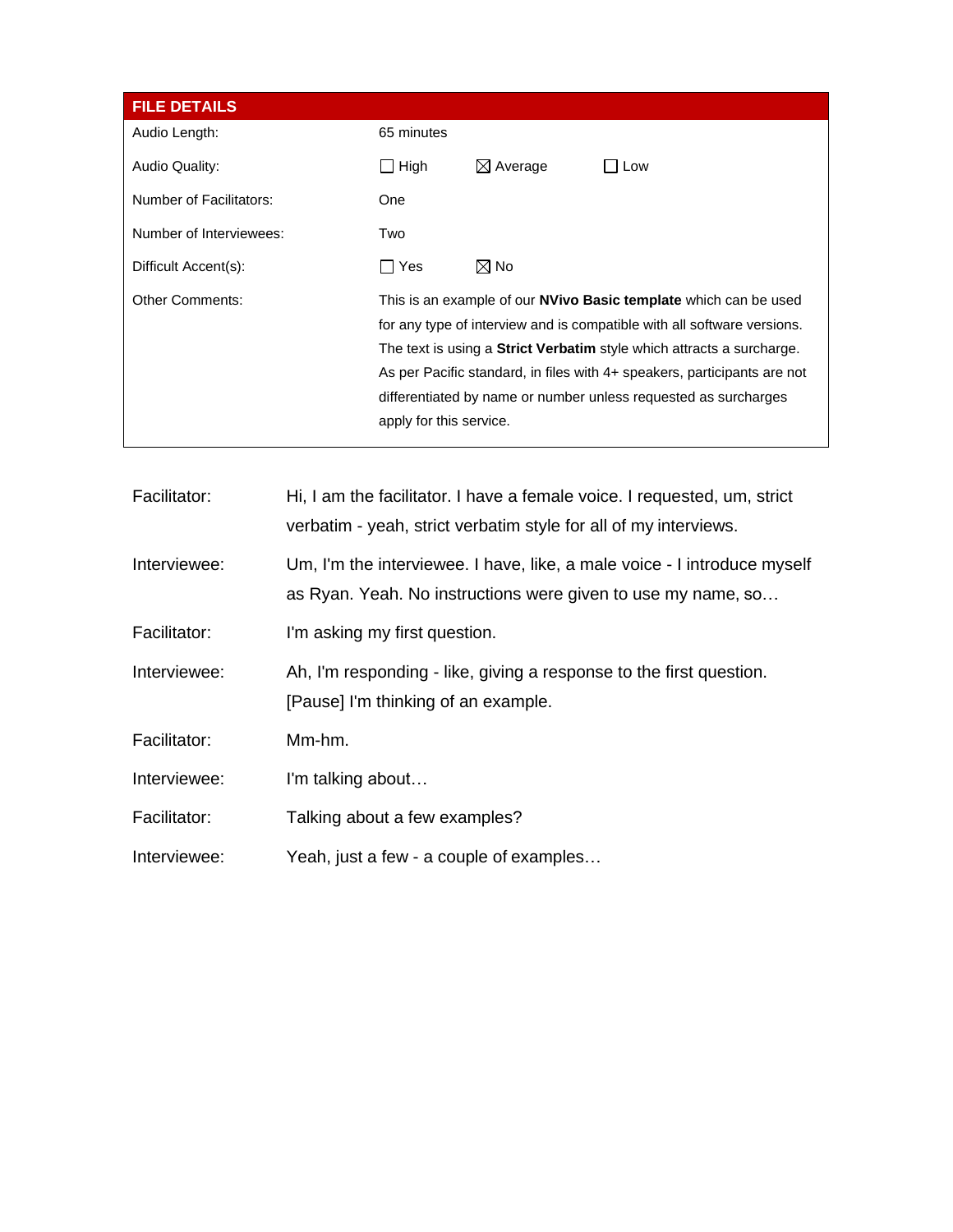| <b>FILE DETAILS</b>     |                                                                                                                                                                                                                                                                                                                                                                  |                     |     |
|-------------------------|------------------------------------------------------------------------------------------------------------------------------------------------------------------------------------------------------------------------------------------------------------------------------------------------------------------------------------------------------------------|---------------------|-----|
| Audio Length:           | 80 minutes                                                                                                                                                                                                                                                                                                                                                       |                     |     |
| Audio Quality:          | High<br>$\blacksquare$                                                                                                                                                                                                                                                                                                                                           | $\boxtimes$ Average | Low |
| Number of Facilitators: | Two                                                                                                                                                                                                                                                                                                                                                              |                     |     |
| Number of Interviewees: | Four $+$                                                                                                                                                                                                                                                                                                                                                         |                     |     |
| Difficult Accent(s):    | $\boxtimes$ Yes                                                                                                                                                                                                                                                                                                                                                  | No                  |     |
| <b>Other Comments:</b>  | This is an example of our <b>NVivo Headings Simple template</b> which is<br>used for semi-structured or unstructured interviews, allowing the<br>transcripts to be auto-coded by speaker. As per Pacific standard, in<br>files with 4+ speakers, participants are not differentiated by name or<br>number unless requested as surcharges apply for this service. |                     |     |

## *Facilitator:*

Hello, I am the facilitator.

*Male:*

Hello, I am an interviewee with a male voice.

*Facilitator:*

I am asking my first question.

*Male:*

Hello, I am a different interviewee with a male voice.

### *Female:*

Hi, I am the interviewee named Sally. The other speakers call me Sally, however no instructions were given to identify me as such, so I am simply listed as Female.

### *Male:*

I am a third male speaker. The other speakers call me Stephen, however no instructions were given to identify me as such, so I am simply listed as Male.